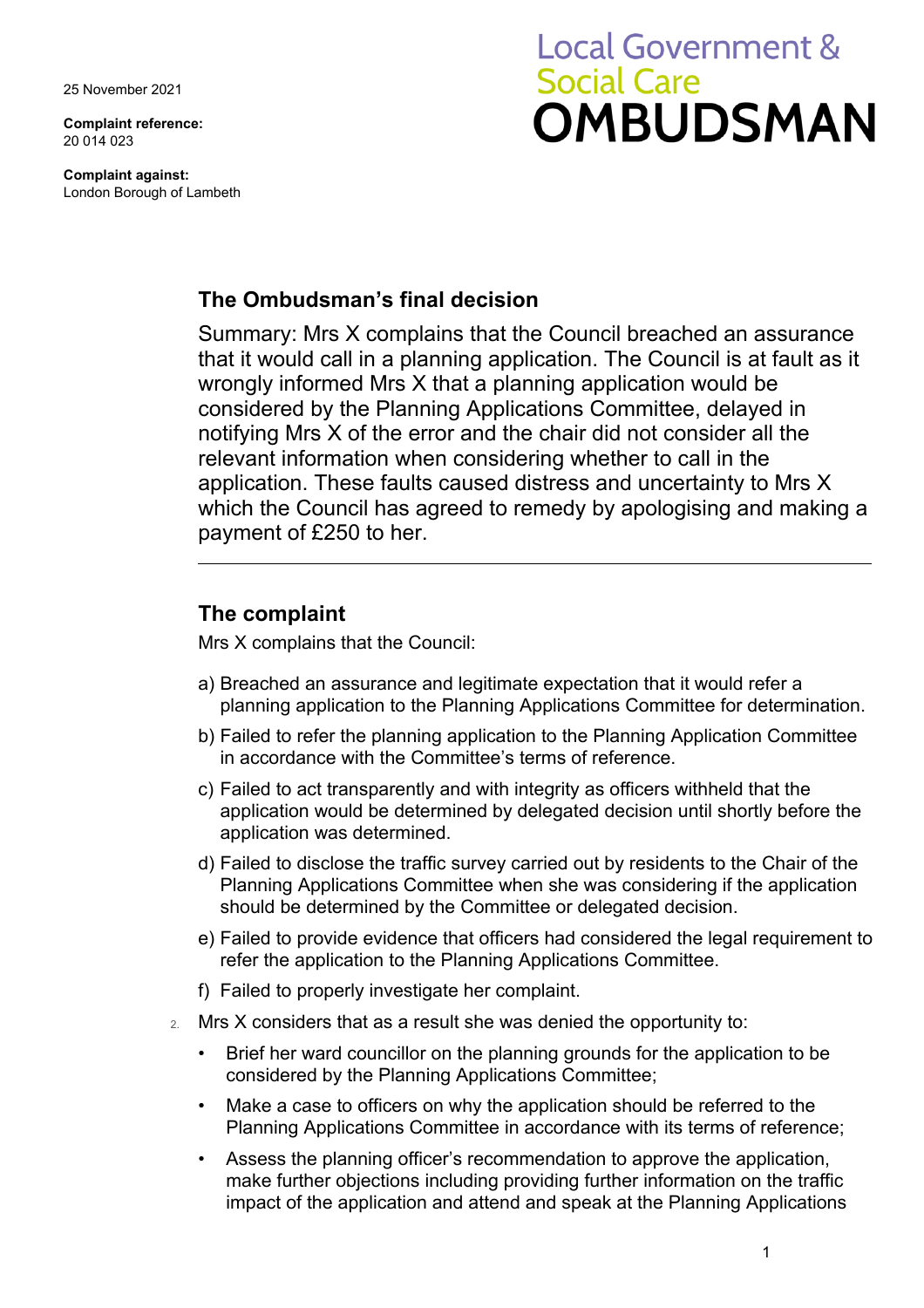Committee. Mrs X considers she would have been able to persuade members to refuse the application if it had gone to the Planning Applications Committee.

## **What I have investigated**

3. I have investigated complaints a) to d) and f). I explain at the end of this statement why I have not investigated complaint e).

## **The Ombudsman's role and powers**

- 4. We investigate complaints about 'maladministration' and 'service failure'. In this statement, I have used the word fault to refer to these. We must also consider whether any fault has had an adverse impact on the person making the complaint. I refer to this as 'injustice'. If there has been fault which has caused an injustice, we may suggest a remedy. *(Local Government Act 1974, sections 26(1) and 26A(1), as amended)*
- 5. If we are satisfied with a council's actions or proposed actions, we can complete our investigation and issue a decision statement. *(Local Government Act 1974, section 30(1B) and 34H(i), as amended)*

## **How I considered this complaint**

6. I have:

 $\overline{a}$ 

- Considered the complaint and the information provided by Mrs X;
- Made enquiries of the Council and considered the information provided;
- Invited Mrs X and the Council to comment on the draft decision. I considered any comments received before making a final decision.

## **What I found**

- $7.$  The Council's constitution sets out the terms of reference for applications to be determined by the Planning Applications Committee. The relevant clauses to this complaint are:
- 8. *Clause (2) Applications which are recommended for approval where an objection to the current proposal has been received which is based on material planning grounds, other than those applications where, in the opinion of the Director for Regeneration, Planning and Neighbourhoods, and the Programme Director for Planning and Development:*
	- *The objection can be overcome by the imposition of an appropriate condition;*
	- *Where the application clearly complies with the relevant condition; and/or,*
	- *Where the application clearly complies with the relevant planning policies in which case the decision may be taken by officers.*
- 9. *Clause (3)- Applications which the Strategic Director Growth and Opportunity, Director Planning, Transport and Sustainability or the Assistant Director Development Management and Enforcement wishes to refer to the committee.*
- 10. *Clause (4) Any application where a specific written request is made by any member of the Council for the case to be reported to the Committee, where in the opinion of the Chair (in consultation with the Director for Planning and Neighbourhoods) there is a material planning reason for doing so.*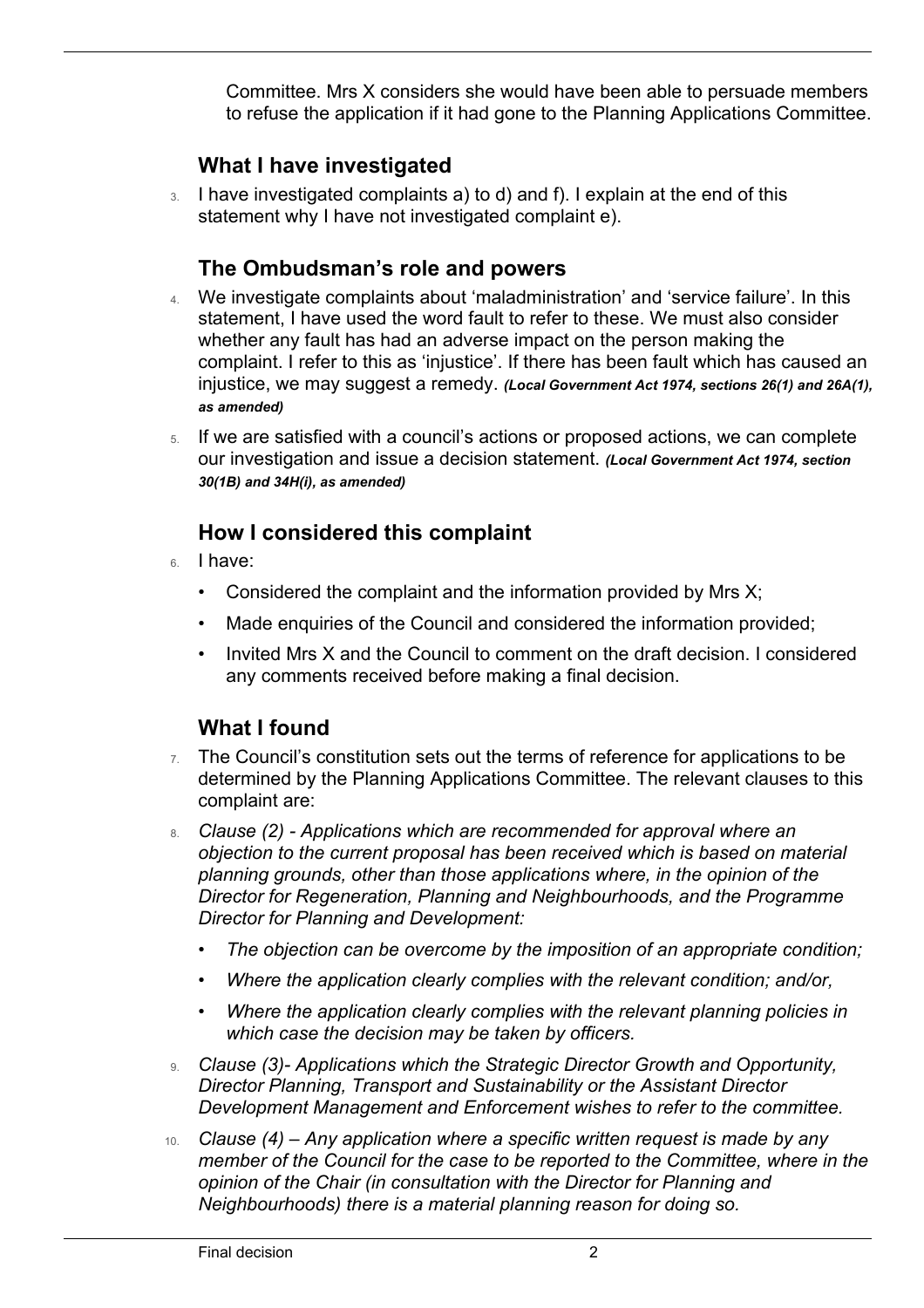#### **What happened**

 $\overline{a}$ 

- 11. The following information is a summary of the key events in this case. It does not include details of all the events which occurred.
- 12. Mrs X lives close to a public building. The relevant organisation submitted a planning application to vary a condition of an existing planning application to increase the number of people attending the building. Mrs X and a number of other residents objected to the proposal.
- 13. The Council notified members of the Planning Applications Committee (PAC) and ward members of the application. In its email the Council explained the application would not automatically be referred to PAC but members could request the application be called in for determination by the PAC.
- 14. Mrs X contacted officer 1, senior officer. He said the application would require reporting to the PAC for determination if officers were minded to recommend approval. This was incorrect. The Council has said officer 1 did not realise the application was for a variation of condition which would not normally be reported to PAC.
- 15. A ward councillor requested the application be called in for consideration by the PAC. The material planning considerations raised by the councillor included concerns about parking and access. The chair asked officers to provide further information from the applicant's travel assessment about the parking stress under the existing and proposed schemes. Officers provided this information. The chair decided not to call in the application for consideration by PAC. In her email to senior officers, the chair said that she considered it would be difficult for PAC to reach a different conclusion to officers.
- 16. An officer sent an email to officer 2, senior officer, stating that officer 1 needed to email a resident to clarify some matters so he would ask the councillors to hold off informing residents of the chair's decision. Officer 2 agreed to this approach.
- 17. A few days before the chair decided not to call in the application, residents submitted a transport survey which they had commissioned.
- 18. A few days later residents submitted a further objection including their analysis of a travel event at the building. Officers considered the analysis but did not refer it to the chair as they considered it would not change their view.
- 19. Officer 2 sent an email to Mrs X explaining he had incorrectly told her that the application would be reported to PAC. He explained:
	- applications for variations of condition do not automatically require referral to the PAC.
	- Clause 2 of the PAC's terms of reference provided officer 2 to refer applications to PAC for determination. Officer 2 had been extensively briefed on the proposal and advised he was happy for it to be decided by delegated authority.
	- A ward council requested the application be called in under clause 4 of the terms of reference. Officers provided the chair with a briefing responded to the points raised by the councillor and the chair confirmed the application could be determined under delegated authority.
	- Officers had concluded their assessment and the application would be approved under delegated authority that day.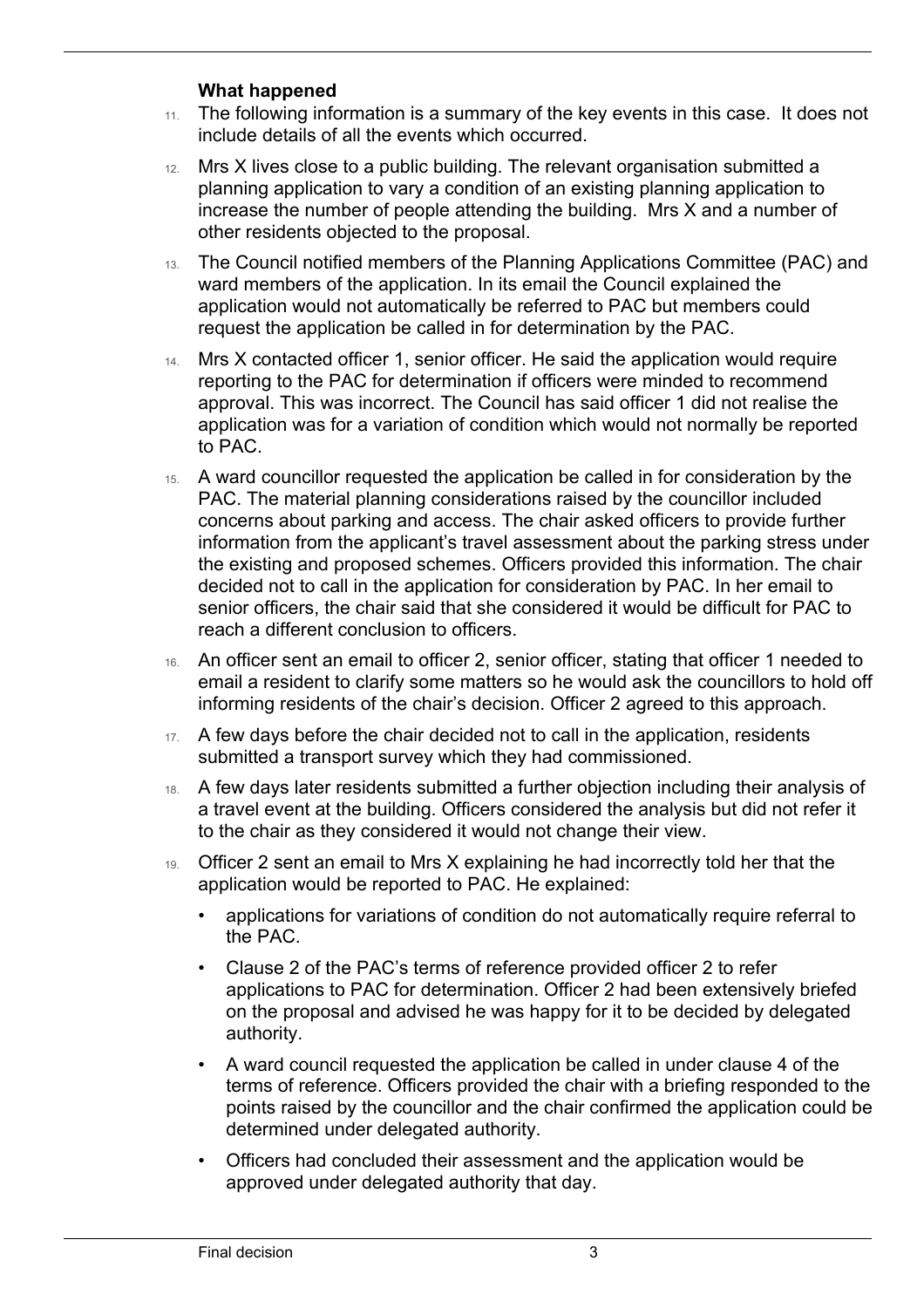- 20. The Council issued the delegated decision shortly after officer 1 sent his email to Mrs X.
- 21. Mrs X made a complaint to the Council. She complained that officer 1 had provided a written guarantee that the application would be considered by the PAC and delayed in notifying her of the error. Mrs X considered the delay prevented her from lobbying her ward councillor and the chair on the merits of taking the decision in public. She also complained the Council had issued the decision with haste following officer 1's email to her.
- 22. The Council responded to Mrs X's complaint at its local resolution stage. It did not uphold her complaint. Mrs X subsequently requested her complaint to be considered at the Council's final review stage. Mrs X raised a number of issues including that she had a legitimate expectation that the application would be considered by PAC which had been denied by the Council, officers had misled the ward councillors and chair by not informing them that it undertaken to report the application to PAC and there was no evidence to show officers had considered if the application should be called in under clause 2. Mrs X also considered officers' conduct had fallen short of their code of conduct and requested the final review respond in detail on this matter.
- 23. The Council apologised for raising Mrs X's expectations by officer 1 stating the application would be considered by PAC. The Council said this was a genuine mistake with no intention to mislead.
- 24. Mrs X considered the Council had not responded to all the issues raised in her complaint so made a complaint to the Ombudsman.
- 25. In response to my enquiries the Council has said:
	- It has acknowledged its error in advising Mrs X that it would refer the application to the PAC. It has apologised to Mrs X for the distress caused to her. However, it considers this did not prevent Mrs X from making her concerns known. Mrs X submitted objections to the application and she could have briefed her ward councillor on the planning ground for the application to be considered by PAC.
	- Officer 1 did not consider it was necessary to immediately correct the error as the application was still under consideration. It was not yet known what the officer recommendation would be or if it would require referral to PAC under a different clause of the terms of reference. It was decided Mrs X would be informed of decision making approach once officers had included their planning assessment.
	- Officers gave full consideration to whether the application should be called in for consideration by PAC in accordance with clause 2.
	- Officer 1 was on leave at the time the chair made her decision not to call in the application. The first opportunity to update officer 1 was on the day the decision was issued. The Council did not consider there was a need for further delay in determining the application which is in line with the National Planning Policy Guidance which encourages decisions to be made on planning applications as quickly as possible.
	- It considers it carried out a comprehensive investigation into Mrs X's complaint.

 $\overline{a}$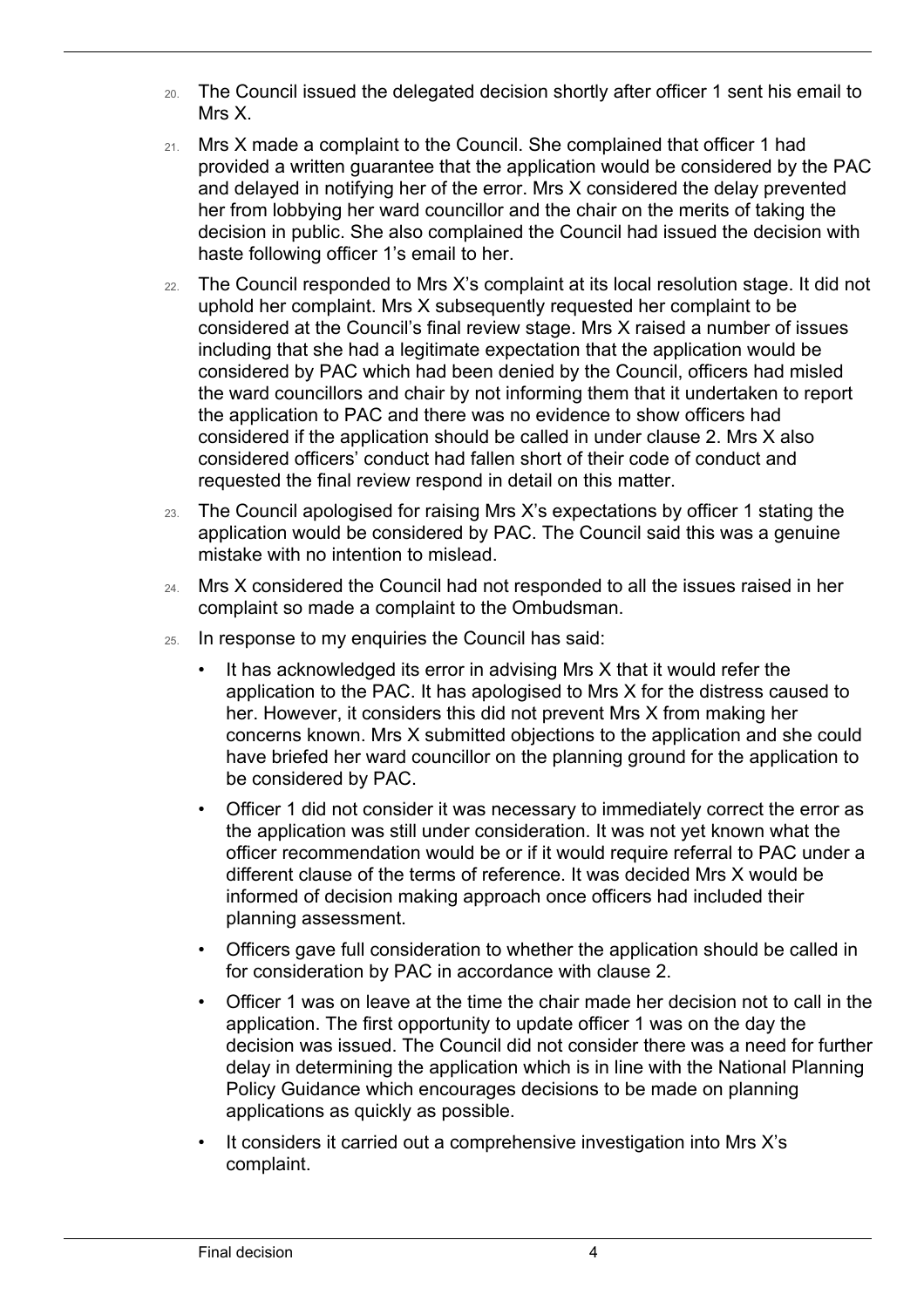#### **Analysis**

 $\overline{a}$ 

**Breached an assurance and legitimate expectation that the application would be referred to PAC and failed to act with integrity and transparency.**

- 26. The Council has acknowledged officer 1 wrongly told Mrs X that the application would be reported to PAC. The application was for a variation of condition and was not a major application so would not be automatically called in.
- $27.$  It is not our role to establish if officer 1's email to Mrs X stating the application would be reported to PAC amounts to a legitimate expectation in law as we cannot decide matters of law. But Mrs X's expectations were raised by officer 1 incorrectly advising the application would be reported to PAC.
- 28. The Council has said it decided not to inform Mrs X of officer 1's error until it had completed the planning assessment of the application. I acknowledge the application could have been called in under other clauses of the terms of reference. But councils should be transparent, and be seen to be transparent, in their decision making. The Council's decision not to immediately inform Mrs X of the error and to inform her on the same day the application was determined gave the impression of a lack of transparency. On balance, this is fault.

**Failed to refer the application to PAC in accordance with the terms of reference** 

- 29. The Council has said officers 1 and 2 considered if the application should be referred to PAC under clause 2 of the terms of reference. The evidence provided by the Council shows officer 2 requested a discussion on the case. But there is no evidence to show officers considered if they should call in the application. On balance, I consider this to be fault as the Council should have an audit trail of its consideration of whether to call in the application and reasons for its decision.
- 30. But I do not consider the lack of record keeping means its decision not to call in the application is flawed. Officers approved the application subject to a condition which demonstrates they were satisfied objections could be overcome by conditions.
- 31. Mrs X considers the Council should have referred the application to PAC under clause 2 as she considered the conditions did not address the material considerations raised by the objections and the application did not comply with planning policies. The officer's report sets out why the Council considered the application complied with planning policies and why the objections could not be sustained. I therefore do not consider the decision not to call in the application to be flawed. But, in any event, I cannot say the outcome would be different as we cannot know if the PAC would have refused the application even if officers had called in the application.
- 32. Mrs X has said officers should have called in the application under clause 3. I do not know if officers gave any consideration to this clause. But it is not proportionate to investigate the matter further as I cannot say the outcome would have been different if the application had been considered by PAC.

**Failed to disclose residents' transport survey to the chair when deciding if to call in the application**

33. There is no evidence to show the chair considered residents' transport survey when making her decision on whether to call in the application. On balance, I consider this is fault. The chair made her decision not to call in the application because she considered members would find it difficult to reach a different conclusion on the impact including parking stress. But it is not clear how she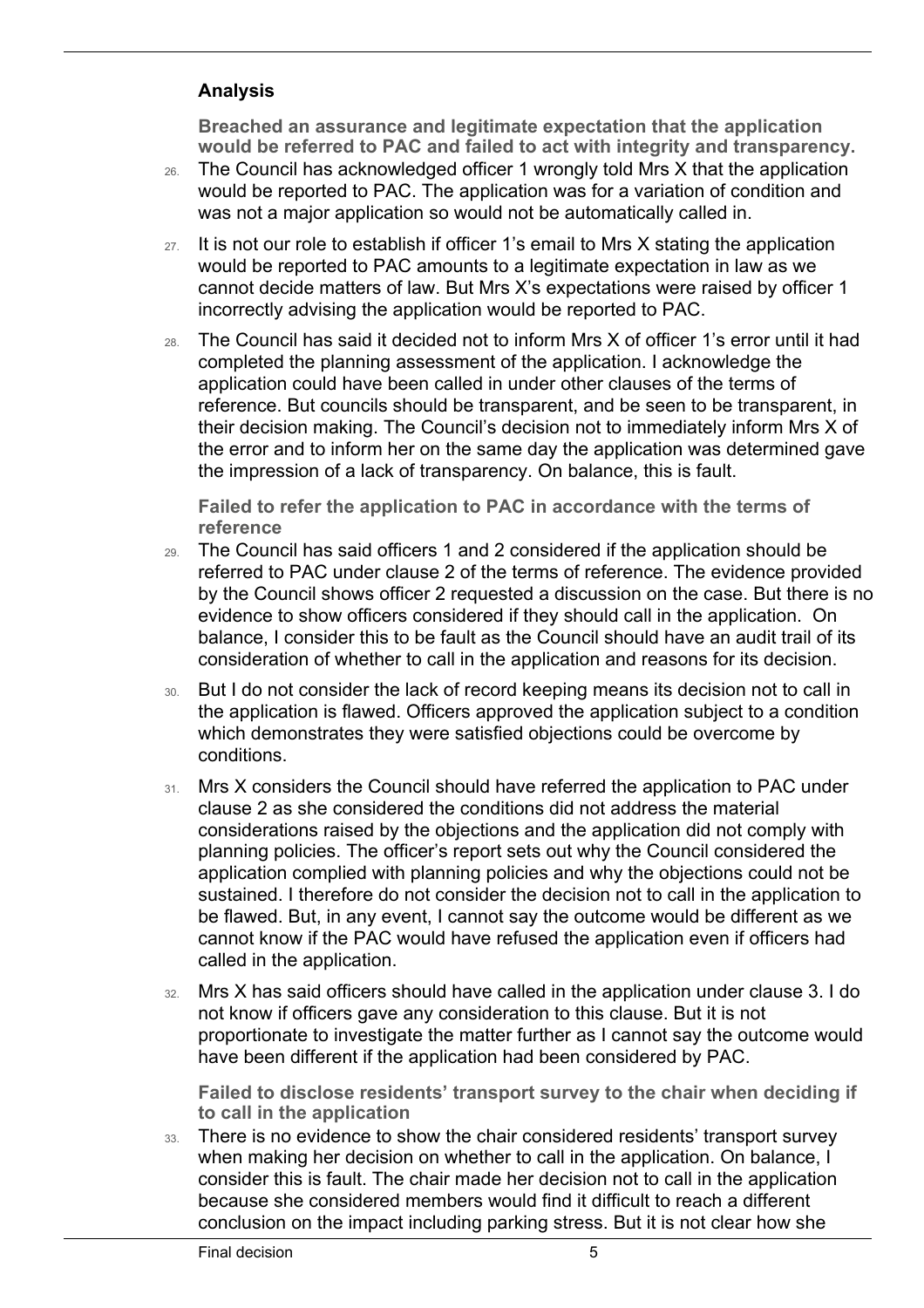could reach this view without considering the residents' transport survey which took a different view to the applicant's survey. I am therefore not satisfied the chair had all the relevant information when making her decision and this is fault.

34. Councils should not appear to have a closed mind or predetermine planning applications before a decision is made. The chair, in deciding if the application should be called in, was considering if there were material planning considerations to warrant the calling in of the application. She was not determining the merits of the planning application. However, the chair's comment that it would be difficult for members to reach a different conclusion to officers gives the appearance of pre-determination. The Council should be alert to the risks of pre-determination when considering requests for call ins.

#### **Complaint**

 $\overline{a}$ 

- 35. The Council did not consider every point raised by Mrs X in her complaint, including her suggestion for service improvements. But I do not consider this to be fault as the Council appropriately focussed on the key issues. It would have been better for the Council to have explained to Mrs X why it would not address every issue but this does not amount to fault.
- 36. Mrs X considers the Council is at fault as officer 1 responded to her complaint. I do not consider this to be fault in the circumstances. Officer 1 would have had to be involved in the preparation of a response to Mrs X. Furthermore, a response direct from officer 1 does not cause significant injustice to her.

#### **Injustice**

- 37. Mrs X's expectations were raised by officer 1 wrongly informing her that the application would be reported to PAC. But this did not prevent Mrs X from making representations on the application as she submitted a number of objections. Mrs X's ward councillor also requested the application be called in for similar reasons to those raised by Mrs X in her objections. So, Mrs X was not denied the opportunity for the chair to consider if the application should be called in under clause 4. But I consider Mrs X was caused distress by the Council's apparent lack of transparency in notifying her of officer 1's error and it has undermined her trust in the Council's decision making. The Council should remedy this injustice.
- 38. I cannot know, on balance, if the chair would have made a different decision if she had considered residents transport survey when making her decision on whether to call in the application. So, I cannot know if Mrs X was denied the opportunity to present her objections to PAC. This causes uncertainty to Mrs X which the Council should also remedy.

## **Agreed action**

- 39. That the Council:
	- a) Sends a written apology and makes a payment of £250 to Mrs X to acknowledge the raised expectations, distress, loss of trust and uncertainty caused to her by the Council wrongly advising the planning application would be considered by PAC, lack of transparency caused by the delay in notifying Mrs X of the error and the failure to consider residents' transport survey when deciding whether to call in the planning application.
	- b) By training or other means, ensures the chair of the PAC is aware they should consider all relevant information when deciding whether to call in an application and, in making that decision, be alert to the risk of pre-determination.